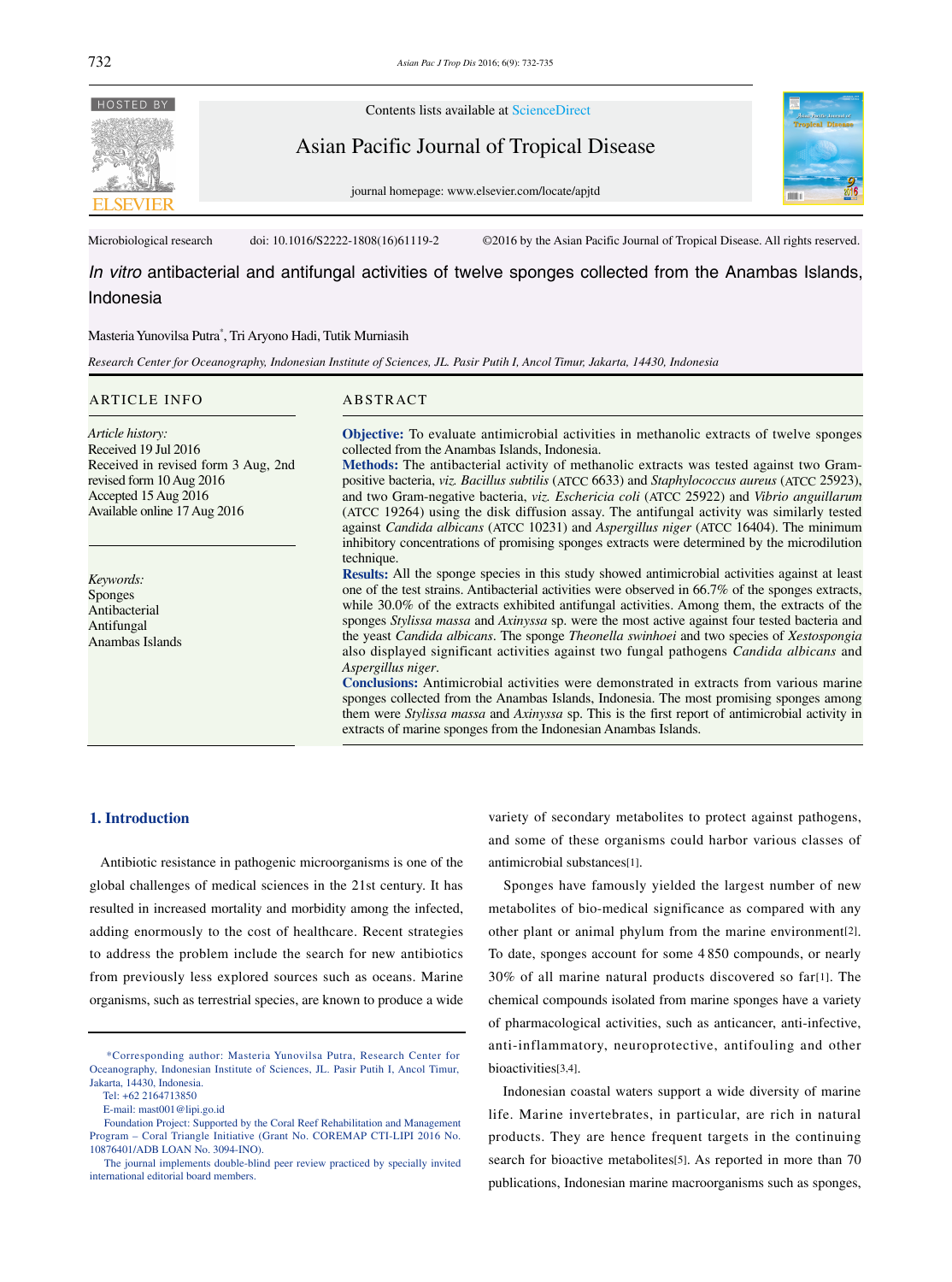algae, ascidians and soft corals have been the source of more than 100 bioactive compounds[6]. In the course of this research program, twelve marine sponges collected from the Anambas Islands were analyzed. Here, the methanolic extracts of these sponges for antimicrobial activities were screening against four human pathogenic bacteria and two pathogenic fungi. The most active extracts will be studied further with the view to identify and purify the antimicrobial compounds.

## **2. Materials and methods**

## *2.1. Sponge samples*

 Twelve marine sponges were collected from six sites of the Anambas Islands by scuba diving. The sponge species, locations, and depths of collection were listed in Table 1. Identification of the sponges was based on their morphological characteristics. A voucher record of each specimen was deposited at the Research Center for Oceanography of Indonesian Institute of Sciences. The collected sponges were immediately frozen at –20 *°*C prior to extraction.

## *2.2. Extractions*

 Each sponge sample with 200 g wet weight was thawed, and then extracted with 500 mL methanol at room temperature for 24 h. The sample was filtered and the residue was re-extracted with methanol  $(3 \times 500 \text{ mL})$ . Then, each extract of sponges was evaporated at reduced pressure to obtain crude methanolic extracts that were stored in a deep freezer until used. Each extract of sponges was examined for antibacterial and antifungal activites.

# *2.3. Microbial strains*

 Six reference strains of human pathogens were used in this research, including two Gram-negative bacteria *Eschericia coli*  (ATCC 25922) (*E. coli*) and *Vibrio anguillarum* (ATCC 19264) (*V.* 

#### **Table 1**

Sponge species and places of collection.

*anguillarum*), two Gram-positive bacteria *Staphylococcus aureus* (ATCC 25923) (*S. aureus*) and *Bacillus subtilis* (ATCC 6633) (*B. subtilis*), and two fungal strains *Aspergillus niger* (ATCC 16404) (*A. niger*) and *Candida albicans* (ATCC 10231) (*C. albicans*).

# *2.4. Antimicrobial assays*

### *2.4.1. Agar diffusion test*

 Screening of antibacterial and antifungal activites in the sponge crude extracts was carried out using agar disk diffusion method as described by Qaralleh *et al.*[7] with slight modifications. Concisely, inoculums containing  $10^7$  CFU/mL were spread on Mueller-Hinton agar plates for antibacterial activity, while  $10^4$  CFU/mL were spread on potato dextrose agar for antifungal activity. Sterile forceps, sterile filter paper disks (6 mm diameter) containing crude extracts (5 mg) and standard antibiotics used for bacterial infections, chloramphenicol (30 mg) or 100 mg amphotericin B for fungal infections and methanol as solvent control were laid on the agar surface. The plates were incubated at 37 *°*C for 24 h for the bacterial inoculums and at room temperature (18–20 *°*C) for 24–48 h for the fungal inoculums. The antibacterial and antifungal activities were evaluated by measuring the zone of growth inhibition surrounding the disks. All the assays were performed in triplicate.

# *2.4.2. Microdilution method*

 Microdilution method was used to evaluate the minimum inhibitory concentration (MIC) of the sponges extracts, which showed good activity (growth inhibition halos more than 9 mm in the disk diffusion assay) as described by Qaralleh *et al.*[7]. Tests were performed in 96-well round bottom sterile culture plates using the Infinite® 200 PRO microplate reader (Tecan Austria GmbH, Grödig, Austria). The assay plates were filled with Mueller-Hinton broth medium in serial dilutions ranging from 100 to 0.78 μg/ mL of *S. massa* and *Axinyssa* sp. extracts, chloramphenicol or methanol and the test microorganism  $(10^7 \text{CFU/mL})$ . The turbidity in each well was measured at 600 nm, after 24 h of incubation

| <b>Sponges</b>                             | Places of collection                              | Depth $(m)$ | Voucher specimen number |
|--------------------------------------------|---------------------------------------------------|-------------|-------------------------|
| Dasychalina fragilis (D. fragilis)         | Pulau Batu Belah (3°12'31.89" N, 106°17'42.16" E) | $1 - 5$     | 1ANBL2015               |
| Stylissa massa (S. massa)                  | Pulau Batu Belah (3°12'31.89" N, 106°17'42.16" E) | $1 - 5$     | 2ANBL2015               |
| Theonella swinhoei (T. swinhoei)           | Pulau Gosong (3°12'27.58" N, 106°19'14.44" E)     | $5 - 10$    | 3ANBL2015               |
| Xestospongia sp. 1                         | Pulau Gosong (3°12'27.58" N, 106°19'14.44" E)     | $5 - 10$    | 4ANBL2015               |
| Pericharax heteroraphis (P. heteroraphis)  | Pulau Mandarin (3°16'42.96" N, 106°24'14.35" E)   | $5 - 10$    | 5ANBL2015               |
| Axinyssa sp.                               | Pulau Mandarin (3°16'42.96" N, 106°24'14.35" E)   | $1 - 5$     | 6ANBL2015               |
| Thrinacophora cervicornis (T. cervicornis) | Pulau Samak (3°14'52.77" N, 106°26'35.56" E)      | $1 - 5$     | 7ANBL2015               |
| Haliclona fascigera (H. fascigera)         | Pulau Samak (3°14'52.77" N, 106°26'35.56" E)      | $1 - 5$     | 8ANBL2015               |
| Callyspongia sp.                           | Pulau Penggending (3°9'17.65" N, 106°23'39.22" E) | $1 - 5$     | 9ANBL2015               |
| Hyrtios erectus (H. erectus)               | Pulau Penggending (3°9'17.65" N, 106°23'39.22" E) | $1 - 5$     | 10ANBL2015              |
| <i>Xestospongia</i> sp. 2                  | Pulau Penjaul (3°8'34.25" N, 106°22'49.53" E)     | $5 - 10$    | 11ANBL2015              |
| Cinachyrella sp.                           | Pulau Penjaul (3°8'34.25" N, 106°22'49.53" E)     | $5 - 10$    | 12ANBL2015              |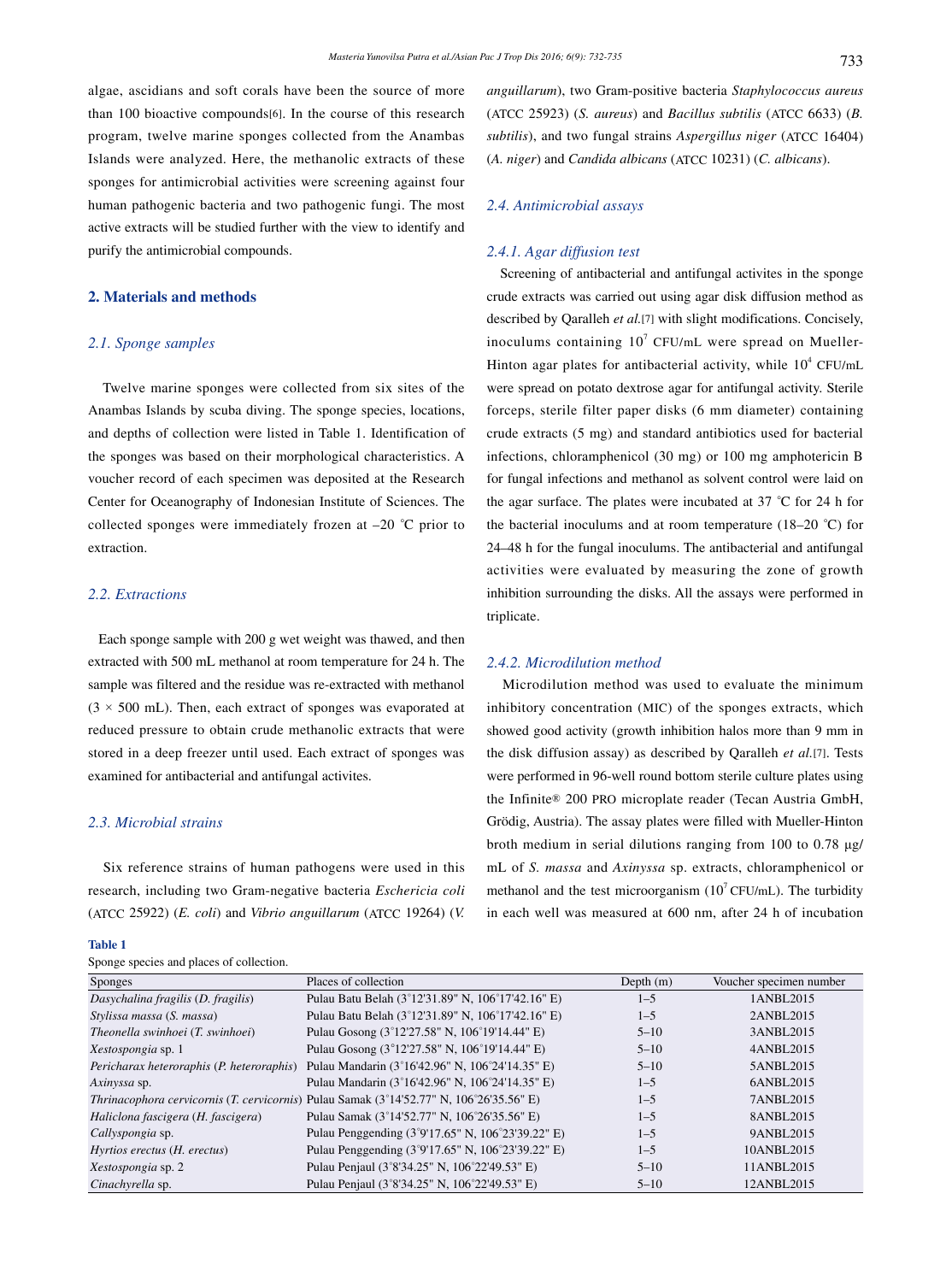periods at 37 *°*C.

 MIC for fungal strains was carried out using 96-well plate. Each well contained potato dextrose broth, serial dilutions of *T. swinhoei*, *Xestospongia* sp. 1, *Callyspongia* sp. and *Xestospongia*  sp. 2 extracts, amphotericin B or methanol and the test yeast strains  $(10^4 \text{ CFU/mL})$ . The yeast growth was measured at 494 nm using the Infinite® 200 PRO microplate reader, after 48 h incubation periods at room temperature (18–20 *°*C).

## **3. Results**

 The identification of sponge species and their sampling sites were summarized in Table 1. The antimicrobial activities of the twelve sponges extracts were summarized in Table 2.

#### **Table 2**

Antimicrobial activities in methanolic extracts of twelve marine sponges.

| Sponge species               | Zone of inhibition (mm) |           |         |             |                 |       |
|------------------------------|-------------------------|-----------|---------|-------------|-----------------|-------|
|                              | S.                      | <b>B.</b> | E. coli | V.          | $\mathcal{C}$ . | A.    |
|                              | aureus                  | subtilis  |         | anguillarum | albicans        | niger |
| D. fragilis                  | 7.5                     | 7.4       | 0.0     | 6.5         | 3.2             | 1.3   |
| S. massa                     | 18.1                    | 14.3      | 11.8    | 12.3        | 9.7             | 7.1   |
| T. swinhoei                  | 10.7                    | 7.8       | 0.0     | 7.7         | 15.1            | 14.5  |
| <i>Xestospongia</i> sp. 1    | 10.2                    | 9.3       | 0.0     | 8.3         | 13.9            | 11.6  |
| P. heteroraphis              | 13.7                    | 8.0       | 0.0     | 8.2         | 5.2             | 2.3   |
| Axinyssa sp.                 | 18.6                    | 13.5      | 12.5    | 15.5        | 10.1            | 3.8   |
| T. cervicornis               | 9.3                     | 7.8       | 3.2     | 3.5         | 2.9             | 2.6   |
| H. fascigera                 | 0.0                     | 6.4       | 0.0     | 3.6         | 3.4             | 2.5   |
| Callyspongia sp.             | 10.3                    | 8.5       | 7.8     | 7.6         | 15.1            | 12.3  |
| H. erectus                   | 10.7                    | 8.0       | 0.0     | 0.0         | 8.3             | 7.9   |
| Xestospongia sp. 2           | 16.7                    | 8.6       | 0.0     | 10.3        | 11.2            | 12.4  |
| Cinachyrella sp.             | 14.1                    | 3.2       | 0.0     | 0.0         | 8.3             | 7.5   |
| Methanol                     | 0.0                     | 0.0       | 0.0     | 0.0         | 0.0             | 0.0   |
| Chloramphenicol $(30 \mu g)$ | 25.0                    | 25.7      | 32.0    | 26.0        |                 |       |
| Amphotericin B $(100 \mu g)$ |                         |           |         |             | 21.2            | 20.3  |

 All twelve sponges extracts displayed inhibitory activities against the Gram-positive bacterium *B. subtilis*. Three extracts of sponges *S. massa*, *Xestospongia* sp.1 and *Axinyssa* sp. showed the highest activities with inhibition zones of 14.3, 9.3 and 13.5 mm, respectively. Eight extracts that showed moderate activity were obtained from *D. fragilis, T. swinhoei, P. heteroraphis, T. cervicornis, H. fascigera, Callyspongia* sp., *H. erectus and Xestospongia* sp. 2. The extract of *Cinachyrella* sp. showed only weak activity. Eleven sponges extracts were active against the Gram-positive bacterium *S. aureus*. Ten extracts obtained from *S. massa, T. swinhoei, Xestospongia* sp. 1, *P. heteroraphis*, *Axinyssa*  sp., *T. cervicornis*, *Callyspongia* sp., *H. erectus*, *Xestospongia*  sp. 2 and *Cynachyrella* sp. showed high activities, with inhibition zones of 18.1, 10.7, 10.2, 13.7, 18.6, 9.3, 10.3, 10.7, 16.7 and 14.1 mm, respectively. The extract of the sponge *D. fragilis* exhibited moderate activity.

 Out of the twelve sponge extracts analyzed, seven extracts (*S. massa*, *T. swinhoei, Xestospongia* sp. 1, *Axinyssa* sp., *H. erectus*, *Callyspongia* sp. and *Xestospongia* sp. 2) showed relatively high activities against the yeast *C. albicans* (Table 2). Furthermore, *in vitro* growth inhibitions of *C. albicans* and *A. niger* were observed in the extracts of four sponges species, *viz. T. swinhoei*, *Xestospongia* sp. 1, *Callyspongia* sp. and *Xestospongia* sp. 2.

 The antibacterial properties of *S. massa* and *Axinyssa* sp. and the antifungal activities of *T. swinhoei*, *Xestospongia* sp. 1, *Callyspongia* sp. and *Xestospongia* sp. 2 have been further characterized by determining the MICs using the broth microdilution method (Table 3).

### **Table 3**

| MIC (µg/mL) of sponge extracts against selected microorganisms. |  |  |  |
|-----------------------------------------------------------------|--|--|--|
|                                                                 |  |  |  |

| Sponge species     | Microorganisms |          |         |                            |               |     |
|--------------------|----------------|----------|---------|----------------------------|---------------|-----|
|                    | S.             | $B$ .    | E. coli | V.                         | $\mathcal{C}$ | A.  |
|                    | aureus         | subtilis |         | anguillarum albicans niger |               |     |
| S. massa           | 125            | 125      | 500     | 250                        | 250           |     |
| Axynissa sp.       | 125            | 250      | 500     | 250                        | 500           |     |
| T. swinhoei        |                |          |         |                            | 125           | 250 |
| Xestospongia sp. 1 |                |          |         |                            | 250           | 500 |
| Callyspongia sp.   |                |          |         |                            | 250           | 500 |
| Xestospongia sp. 2 |                |          |         |                            | 500           | 500 |
| Chloramphenicol    | 20             | 24       | 18      | 21                         |               |     |
| Amphotericin B     |                |          |         |                            | 12            | 16  |

#### **4. Discussion**

 Marine sponges are the oldest multicellular invertebrate organisms on earth having been in existence for more than 600 million years. Sponges are filter feeders with numerous tiny pores on their surface, which allow water to enter and circulate through a series of canals, where microorganisms and organic particles are filtered out and ingested[8]. This morphology, though simple, has enabled sponges to persist through the course of evolution. Marine sponges produce various secondary metabolites as chemical defensive mechanism to protect themselves from predators as well as infectious microorganisms. Many of these compounds have been found to exhibit interesting biomedical and pharmaceutical traits such as antiviral, antitumor, antimicrobial, anti-inflammatory, immunosuppressive, neurosuppressive, neuroprotective, antifouling and general cytotoxic properties.

 In the present era, the search for a new generation of antibiotics is increasingly urgent owing to the increased incidence of multiple resistances among pathogenic microorganisms to drugs currently in clinical use. It is ironic that while antibiotic resistance of pathogenic microorganisms is on the rise, the rate of discovery and development of new antibiotic compounds is declining[9,10]. Only two novel antibacterial drugs have been seen entering the market from the last two decades[11]. It is considered that the islands of Indonesia have an extensive cumulative coastline that supports diverse marine ecosystems. A program has been initiated in our laboratory to screen marine invertebrates, especially sponges, as potential sources of drugs.

The first report of antimicrobial activity in sponge extracts